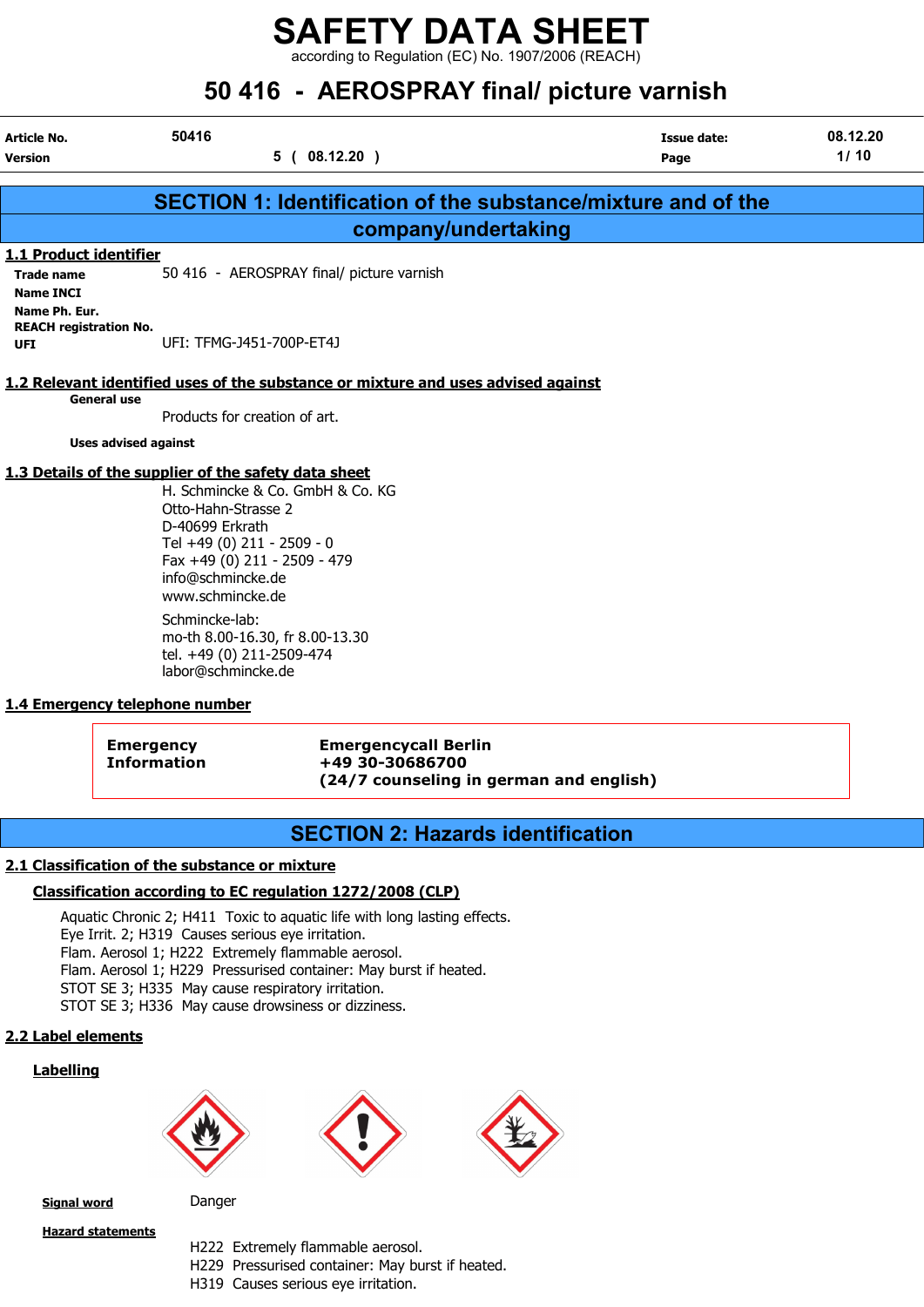according to Regulation (EC) No. 1907/2006 (REACH)

# 50 416 - AEROSPRAY final/ picture varnish

| Article No.                                                               | 50416                                                                                                       | Issue date: | 08.12.20 |
|---------------------------------------------------------------------------|-------------------------------------------------------------------------------------------------------------|-------------|----------|
| <b>Version</b>                                                            | 5(08.12.20)                                                                                                 | Page        | 2/10     |
|                                                                           | H335 May cause respiratory irritation.                                                                      |             |          |
|                                                                           | H336 May cause drowsiness or dizziness.                                                                     |             |          |
|                                                                           | H411 Toxic to aquatic life with long lasting effects.                                                       |             |          |
| <b>Safety precautions</b>                                                 |                                                                                                             |             |          |
|                                                                           | P102 Keep out of reach of children.                                                                         |             |          |
|                                                                           | P210 Keep away from heat, hot surfaces, sparks, open flames and other ignition sources. No<br>smoking.      |             |          |
|                                                                           | In case of insufficient ventilation and/or through use, explosive/highly flammable mixtures may<br>develop. |             |          |
|                                                                           | P211 Do not spray on an open flame or other ignition source.                                                |             |          |
|                                                                           | P251 Do not pierce or burn, even after use.                                                                 |             |          |
|                                                                           | P260 Do not breathe spray.                                                                                  |             |          |
|                                                                           | P271 Use only outdoors or in a well-ventilated area.                                                        |             |          |
|                                                                           | P304+P340 IF INHALED: Remove person to fresh air and keep comfortable for breathing.                        |             |          |
|                                                                           | P305+P351+P338 IF IN EYES: Rinse cautiously with water for several minutes. Remove contact                  |             |          |
|                                                                           | lenses, if present and easy to do. Continue rinsing.                                                        |             |          |
|                                                                           | P312 Call a POISON CENTER if you feel unwell.                                                               |             |          |
|                                                                           | P410+P412 Protect from sunlight. Do not expose to temperatures exceeding 50 $^{\circ}$ C/122 °F.            |             |          |
| <b>Hazard components for labelling</b><br><b>Text for labelling (CLP)</b> |                                                                                                             |             |          |

Repeated exposure may cause skin dryness or cracking. (EUH066)

### 2.3 Other hazards

SECTION 3: Composition / information on ingredients

### 3.1 Substances

Chemical characterisation acrylic resin aldehyde resin white spirit Alcohol propellant( DIMETHYL ETHER) CAS-Number EINECS / ELINCS / NLP EU index number

Customs tariff number REACH registration No. RTECS-no. Hazchem-Code CI-Number

### 3.2 Mixtures

### Substance 1 and 1 Substance 2 and 1 Substance 2 and 1 Substance 2 and 2 Substance 2 and 2 Substance 2

solvent naphtha (petroleum), light, aromatic: 25 - 35 % propan-2-ol: 10 - <20 % CAS: 64742-95-6 CAS: 67-63-0 REACH: 01-2119455851-35<br>Aquatic Chronic 2; H411 / Asp. Tox. 1; H304 / -; EUH066 Eye Irrit. 2; H319 / Flam. Lig. 2; H225 / STOT SE 3; Aquatic Chronic 2; H411 / Asp. Tox. 1; H304 / -; EUH066 / Flam. Liq. 3; H226 / STOT SE 3; H335 / STOT SE 3; H336 H336

Substance 3 and 5 Substance 4 and 5 Substance 4 and 5 Substance 4 and 5 Substance 4 naphta (petroleum), hydrotreated heavy: 1 - 5 % dimethyl ether: 20 - 35 %<br>CAS: 64742-48-9 CAS: 115-10-6 CAS: 64742-48-9 CAS: 115-10-6 REACH: 01-2119463258-33-xxx Asp. Tox. 1; H304 / -; EUH066 / Flam. Liq. 3; H226 / Compr. Gas; H280 / Flam. Gas 1; H220 STOT SE 3; H336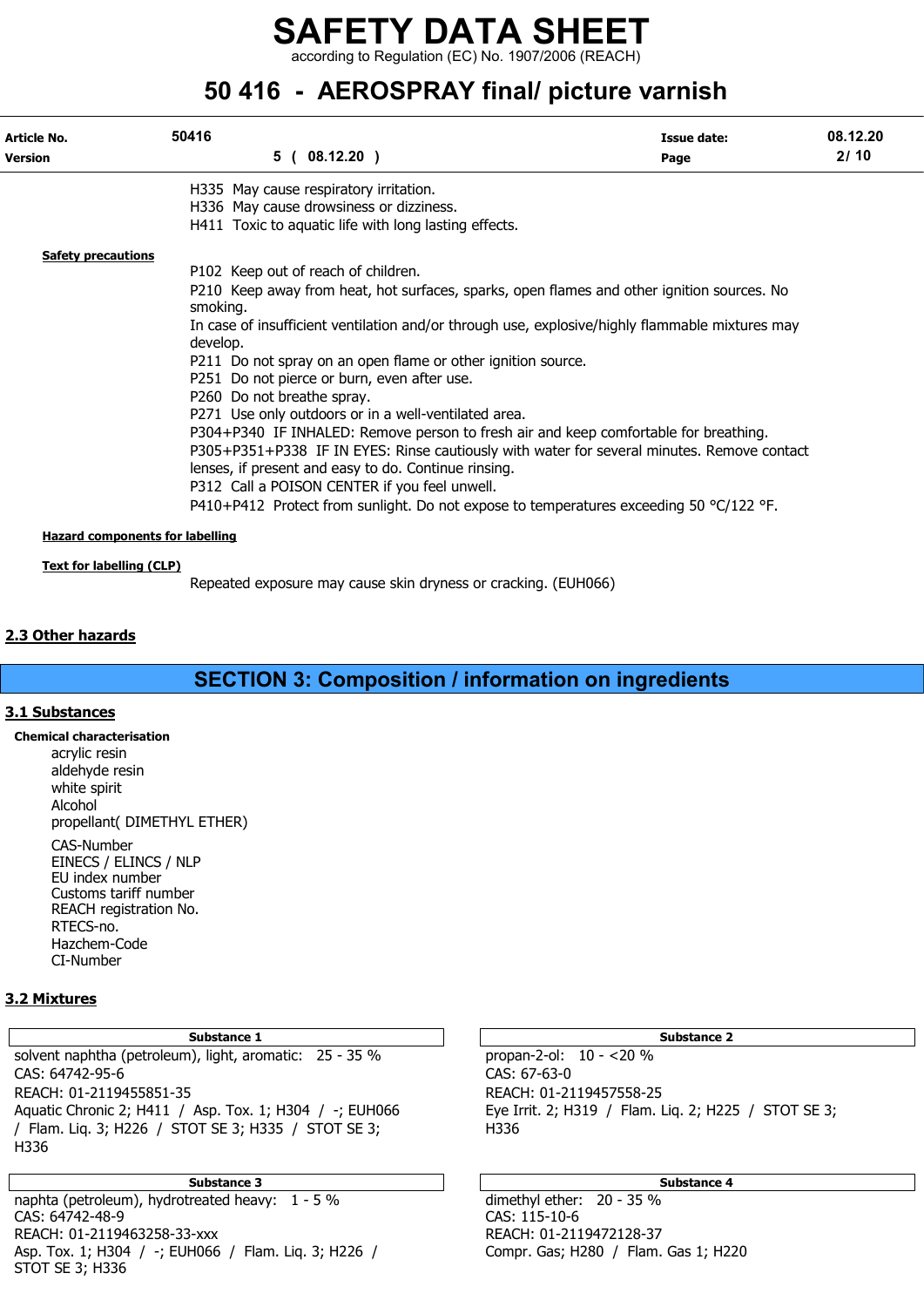rding to Regulation (EC) No. 1907/2006 (REACH)

# 50 416 - AEROSPRAY final/ picture varnish

| Article No.    | 50416    | <b>Issue date:</b> | 08.12.20 |
|----------------|----------|--------------------|----------|
| <b>Version</b> | 08.12.20 | Page               | 3/10     |

Additional information

## SECTION 4: First aid measures

### **4.1 Description of first aid measures**

### General information

### In case of inhalation

Move victim to fresh air, put at rest and loosen restrictive clothing. Seek medical attention if problems persist.

### In case of skin contact

Thoroughly wash skin with soap and water. Seek medical attention if irritation persists.

### After eye contact

In case of contact with eyes, rinse immediately with plenty of flowing water for 10 to 15 minutes holding eyelids apart. Subsequently consult an ophthalmologist.

### After swallowing

Call a POISON CENTER/doctor/./if you feel unwell. Caution if victim vomits: Risk of aspiration!

### 4.2 Most important symptoms and effects, both acute and delayed

### 4.3 Indication of any immediate medical attention and special treatment needed

# SECTION 5: Firefighting measures

### 5.1 Extinguishing media

### Suitable extinguishing media

extinguishing powder carbon dioxide Water spray jet

Extinguishing media which must not be used for safety reasons

### 5.2 Special hazards arising from the substance or mixture

### 5.3 Advice for firefighters

Special protective equipment for firefighters

Use appropriate respiratory protection.

## Additional information

# SECTION 6: Accidental release measures

## 6.1 Personal precautions, protective equipment and emergency procedures

refer to section 8

### 6.2 environmental precautions

Do not allow to enter into surface water or drains.

## 6.3 Methods and material for containment and cleaning up

## Methods for cleaning up

Absorb leftover product with non-flammable liquid-binding material (e.g. earth, sand, vermiculite or ground sand stone) and place in closed containers for disposal.

### Additional information

### 6.4 Reference to other sections

# SECTION 7: Handling and storage

## 7.1 Precautions for safe handling

### Advices on safe handling

Provide good ventilation and/or an exhaust system in the work area. In case of insufficient ventilation and/or through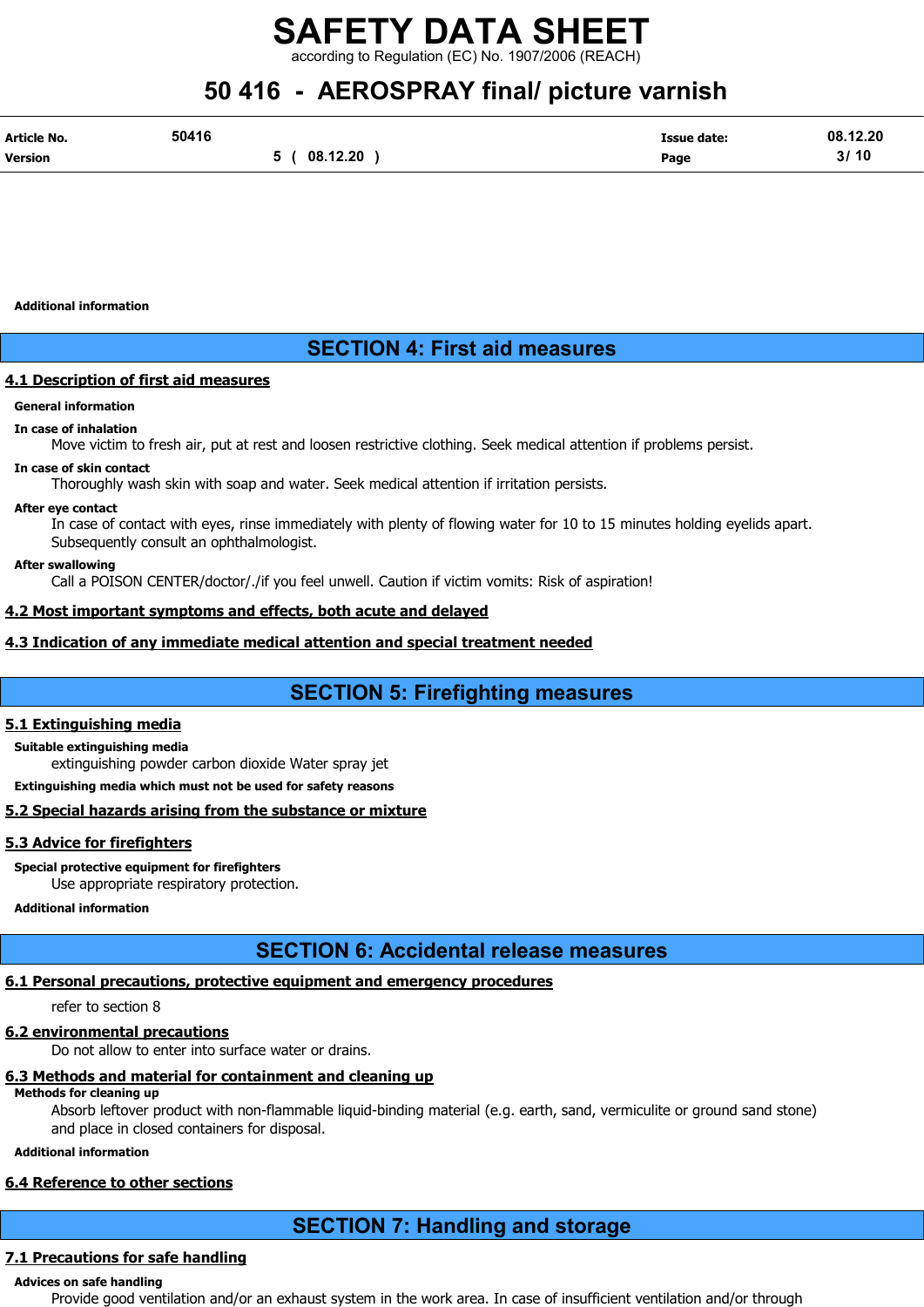according to Regulation (EC) No. 1907/2006 (REACH)

# 50 416 - AEROSPRAY final/ picture varnish

| Article No.    | 50416    | Issue date: | 08.12.20 |
|----------------|----------|-------------|----------|
| <b>Version</b> | 08.12.20 | Page        | 4/10     |

use, explosive/highly flammable mixtures may develop.

Precautions against fire and explosion

### 7.2 Conditions for safe storage, including any incompatibilities

Requirements for storerooms and containers

Store in a well-ventilated place. Keep container tightly closed.

Hints on joint storage Storage class Further details

### 7.3 Specific end use(s)

## SECTION 8: Exposure controls/personal protection

### 8.1 Control parameters

64742-95-6 solvent naphtha (petroleum), light, aromatic

| DEU           | WEL |                                        | $50,000$ mg/m <sup>3</sup>  | 2(II); AGS               |
|---------------|-----|----------------------------------------|-----------------------------|--------------------------|
| $67 - 63 - 0$ |     | propan-2-ol                            |                             |                          |
| DEU           | WEL |                                        | $200,000$ $mL/m^3$          | $\overline{\phantom{a}}$ |
| DEU           | WEL |                                        | $380,000$ mg/m <sup>3</sup> | $4(II);$ DFG; Y          |
| 64742-48-9    |     | naphta (petroleum), hydrotreated heavy |                             |                          |

| the contract of the contract of<br>-----<br>نتلالا | .<br>V V L'I |  | $ -$ |
|----------------------------------------------------|--------------|--|------|
|                                                    |              |  |      |

### 115-10-6 dimethyl ether

| DEU | <b>WEL</b>                  | $1.000,000$   mL/m | $\sim$ |                                 |
|-----|-----------------------------|--------------------|--------|---------------------------------|
| DEU | $\ensuremath{\mathsf{WEL}}$ | $1.900,000$ mq/m   |        | . 01TT<br>II); DFG; EU<br>01117 |

### DNEL overview

### 64742-95-6 solvent naphtha (petroleum), light, aromatic

| DNEL worker   | Long-term - inhalation, system | 150,00000 | ma/m <sup>3</sup> |
|---------------|--------------------------------|-----------|-------------------|
| DNEL worker   | Long-term - dermal, local effe | 25,00000  | mg/kg bw/day      |
| DNEL Consumer | Long-term - oral, systemic eff | 11,00000  | mg/kg bw/day      |
| DNEL Consumer | Long-term - inhalation, system | 32,00000  | $mq/m^3$          |
| DNEL Consumer | Long-term - dermal, systemic e | 11,00000  | mg/kg bw/day      |

#### DNEL overview

#### 67-63-0 propan-2-ol

| DNEL worker   | Long-term - inhalation, system | 950,00000 | mq/m <sup>3</sup> |
|---------------|--------------------------------|-----------|-------------------|
| DNEL worker   | Long-term - dermal, systemic e | 343,00000 | mg/kg bw/day      |
| DNEL Consumer | Long-term - oral, systemic eff | 87,00000  | mg/kg bw/day      |
| DNEL Consumer | Long-term - inhalation, system | 114,00000 | mq/m <sup>3</sup> |
| DNEL Consumer | Long-term - dermal, systemic e | 206,00000 | mg/kg bw/day      |

### DNEL overview

### 64742-48-9 naphta (petroleum), hydrotreated heavy

| DNEL worker   | Long-term - inhalation, system | 1500,00000 | ma/mª        |
|---------------|--------------------------------|------------|--------------|
| DNEL worker   | Long-term - dermal, systemic e | 300,00000  | mg/kg bw/day |
| DNEL Consumer | Long-term - oral, systemic eff | 300,00000  | mg/kg bw/day |

### PNEC overview

| 67<br>$\sim$<br>$\overline{\phantom{a}}$ | nronnn                       | '-ol  |       |
|------------------------------------------|------------------------------|-------|-------|
|                                          | PNEC<br>$0^{\circ}$<br>-9944 | 300 U | mg/kg |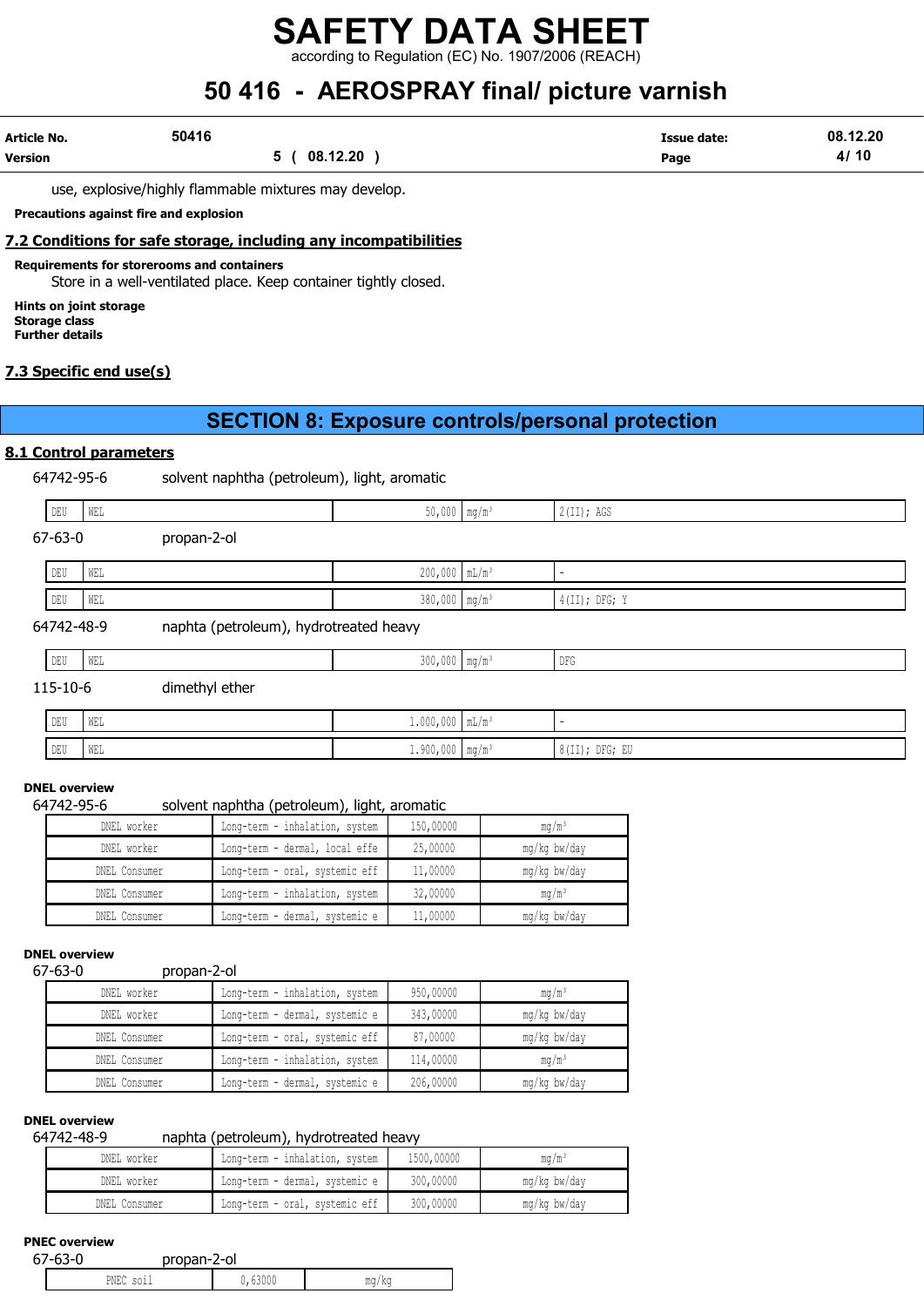according to Regulation (EC) No. 1907/2006 (REACH)

# 50 416 - AEROSPRAY final/ picture varnish

| Article No.    | 50416         | Issue date: | 08.<br>.12.20 |
|----------------|---------------|-------------|---------------|
| <b>Version</b> | 12.20<br>-08. | Page        | 5/10          |

| PNEC aquatic, freshwater       | 0,96000   | $m\alpha/L$ |
|--------------------------------|-----------|-------------|
| PNEC aquatic, marine water     | 0,79000   | $m\alpha/L$ |
| PNEC soil, freshwater          | 3,60000   | mq/kg       |
| PNEC soil, marine water        | 2,90000   | mq/kg       |
| PNEC sewage treatment plant (S | 580,00000 | mq/L        |

### 8.2 Exposure controls

### Occupational exposure controls

Respiratory protection

Respiratory protection must be worn whenever the WEL levels have been exceeded.

Combination filtering device (EN 14387) Use filter type A (= against vapours of organic substances)

### Hand protection

Qualified materials: Nitrile rubber

Layer thickness > 0,35 mm

Breakthrough time > 480 min

Ultranitril 492 - MAPA GmbH, Industriestraße 21- 25, D-27404 Zeven, Internet: www.mapa-pro.de

All information was derived in accordance with EU directive 89/686/EWG and the resultant EN 374 in cooperation with MAPA GmbH. This recommendation applies exclusively to the product and use named in Section 1. In the event of commingling or deviating conditions, contact the suppliers of CE-approved gloves. This information is abased on our current state of knowledge and describes the security standards applicable to our product for the purpose provided.

### Eye protection

**Goggles** 

### Body protection

Wear suitable protective clothing. Wash contaminated clothing prior to re-use.

General protection and hygiene measures Handle in accordance with good industrial hygiene and safety practice. Wash hands before breaks and after work.

# SECTION 9: Physical and chemical properties

### 9.1 information on basic physical and chemical properties

| <b>Form</b> | Aerosol      |
|-------------|--------------|
| Colour      | colourless   |
| Odour       | white spirit |

|                                        | min      | max         |
|----------------------------------------|----------|-------------|
| Initial boiling point and              |          |             |
| boiling range                          |          |             |
| Melting point/freezing point           |          |             |
| Flash point/flash point range          | $-41$ °C | $-41$ °C    |
| <b>Flammability</b>                    |          |             |
| <b>Ignition temperature</b>            |          |             |
| <b>Auto-ignition temperature</b>       |          |             |
| <b>Explosion limits</b>                |          |             |
| <b>Refraction index</b>                |          |             |
| <b>PH</b>                              |          |             |
| <b>Viscosity</b>                       |          |             |
| <b>Viscosity</b>                       |          |             |
| Vapour pressure                        |          | 4000 hPa    |
| <b>Density</b>                         |          | $0,7 - 0,8$ |
|                                        |          | g/ml        |
| Partition coefficient: n-octanol/water |          |             |

### Danger of explosion

### 9.2 Other information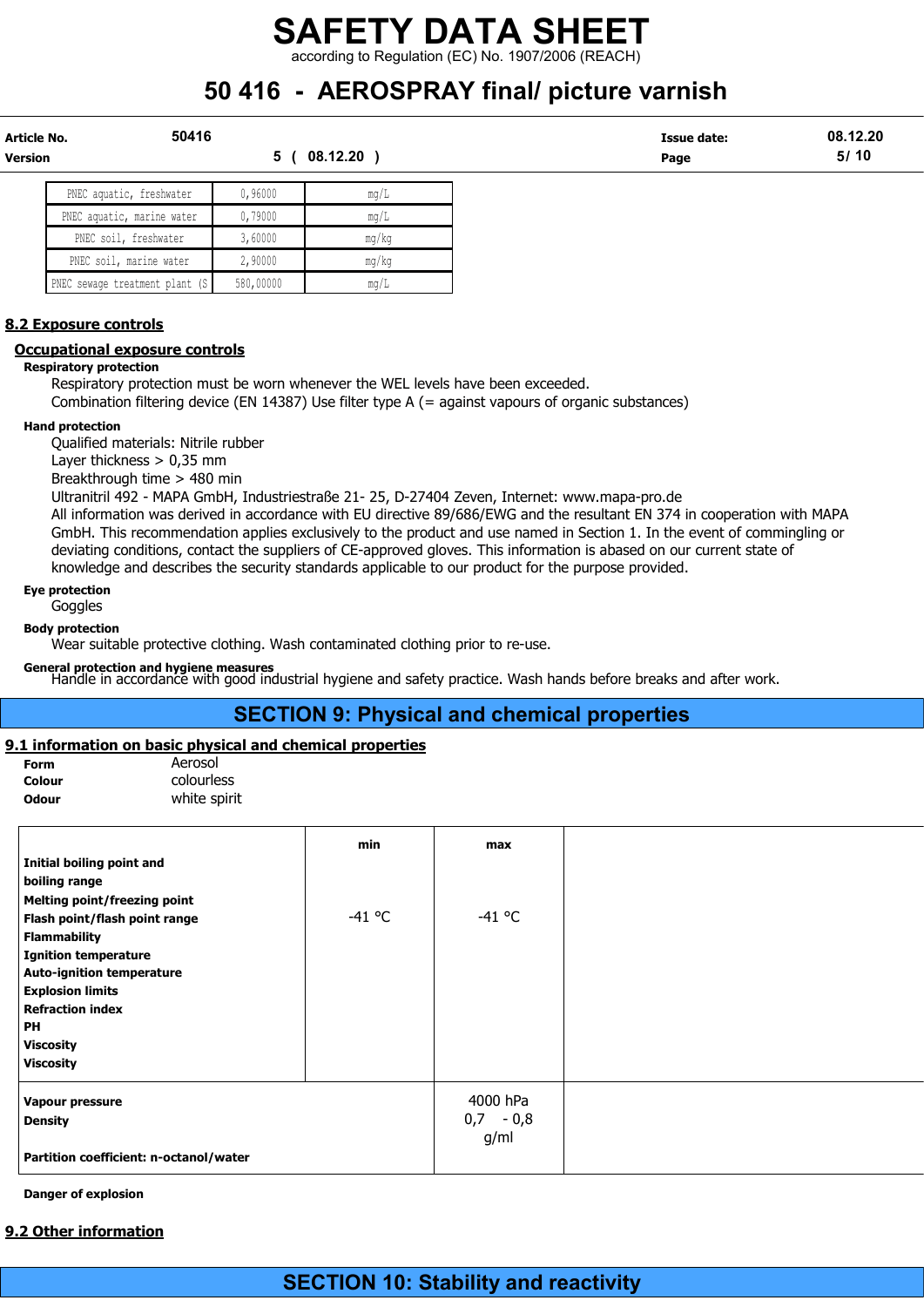according to Regulation (EC) No. 1907/2006 (REACH)

# 50 416 - AEROSPRAY final/ picture varnish

| Article No.    | 50416 |          | Issue date: | 08.12.20 |
|----------------|-------|----------|-------------|----------|
| <b>Version</b> |       | 08.12.20 | Page        | 6/10     |

10.1 Reactivity

10.2 Chemical stability 10.3 Possibility of hazardous reactions

# 10.4 Conditions to avoid

Protect from heat and direct sunlight.

10.5 Incompatible materials

Oxidising agent

### 10.6 Hazardous decomposition products

## SECTION 11: Toxicological information

### 11.1 Information on toxicological effects

### Toxicological tests

64742-95-6 solvent naphtha (petroleum), light, aromatic

| oral       | LD50 | Rat | 2000,00000 | $\overline{\phantom{a}}$<br>ma/ka |      |
|------------|------|-----|------------|-----------------------------------|------|
| inhalative | LC50 | Rat | 10,20000   | ma/L                              | (4h) |
| dermal     | LD50 | Rat | 2000,00000 | mq/kg                             |      |

### Toxicological tests

67-63-0 propan-2-ol

| oral       | LD50                           | Rat           | $\sim$ $-$ | 5000,00000 | mg/kg |      |
|------------|--------------------------------|---------------|------------|------------|-------|------|
| inhalative | $T \cap E \cap$<br><b>UCJU</b> | $\sim$<br>Kdl |            | 51,00000   | mq/L  | (4h) |
| dermal     | LD50                           | Rabbit        |            | 1000,00000 | mg/kg |      |

### Toxicological tests

### 64742-48-9 naphta (petroleum), hydrotreated heavy

| oral   | TDEC<br><b>TINYA</b>        | Raı                   | 5000,00000 | ma/ka |  |
|--------|-----------------------------|-----------------------|------------|-------|--|
| dermal | <b>TDEC</b><br><b>TINYA</b> | .<br>りっトトッ<br>vauu Lu | 5000,00000 | mg/kg |  |

Acute toxicity In case of inhalation After swallowing In case of skin contact After eye contact

### Practical experience

### General remarks

# SECTION 12: Ecological information

### 12.1 Toxicity

### Ecotoxicological effects

64742-95-6 solvent naphtha (petroleum), light, aromatic

| $T \cap F$<br>⊥∪ായ | tısh                           | 9,20000 | - 111.Y / 1 | (96h) |
|--------------------|--------------------------------|---------|-------------|-------|
| EC50               | Alqae                          | 2,60000 | - 111 J 7   | (72h) |
| EC50               | Daphnia magna (Big water flea) | 3,20000 | -111.47 L   | (48h) |

### Ecotoxicological effects

67-63-0 propan-2-ol

| $T \cap F \cap$<br><b>TACON</b> | Leuciscus idus                 | 8400,00000  | ma/L                  | (48h) |
|---------------------------------|--------------------------------|-------------|-----------------------|-------|
| EC50                            | Chlorella vulgaris             | 275,00000   | ma/L                  | (96h) |
| EC50                            | Daphnia magna (Big water flea) | 10000,00000 | $\text{max}/\text{I}$ | (48h) |

### Ecotoxicological effects

64742-48-9 naphta (petroleum), hydrotreated heavy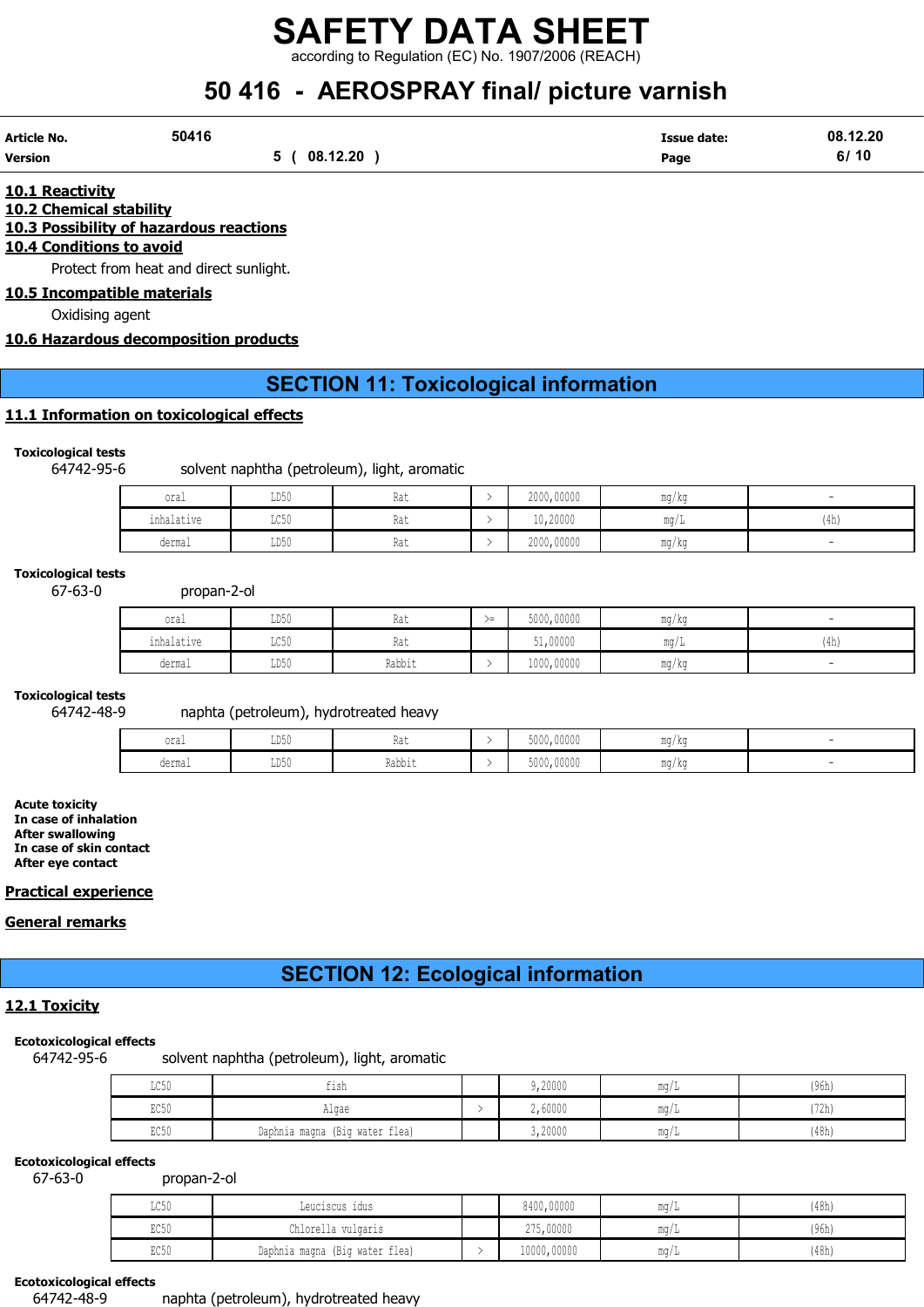according to Regulation (EC) No. 1907/2006 (REACH)

# 50 416 - AEROSPRAY final/ picture varnish

| Article No.    | 50416 |          | <b>Issue date:</b> | 08.12.20 |
|----------------|-------|----------|--------------------|----------|
| <b>Version</b> |       | 08.12.20 | Page               | 7/10     |
|                |       |          |                    |          |

| T OF<br>コレマル                 | .<br>1 S I<br>ᆂᆂᇦᄔ             | 1000,00000 | ma/           | (96h) |
|------------------------------|--------------------------------|------------|---------------|-------|
| $T \cap \cap \Gamma$<br>いしつい | Daphnia magna (Big water flea) | 1000,00000 | $\text{max}/$ | (48h) |

Aquatic toxicity Water Hazard Class 2 WGK catalog number General information

### 12.2 Persistence and degradability

Further details Oxygen demand

### 12.3 Bioaccumulative potential

Bioconcentration factor (BCF) Partition coefficient: n-octanol/water

### 12.4 Mobility in soil

No data available

### 12.5 Results of PBT and vPvB assessment

No data available

### 12.6 Other adverse effects

General information

# SECTION 13: Disposal considerations

### 13.1 Waste treatment methods

### Product

Waste key number

16 05 04 Gases in pressure containers (including halons) containing hazardous substances

Recommendation

### Contaminated packaging

## Waste key number

Recommendation

Non-contaminated packages may be recycled. Handle contaminated packages in the same way as the substance itself. Completely emptied packages can be recycled.

### Additional information

# SECTION 14: Transport information

### 14.1 UN number

1950

### 14.2 UN proper shipping name

ADR, ADN AEROSOLS, flammable IMDG, IATA AEROSOLS, flammable

# 14.3 Transport hazard class(es)

| ADR, ADN | 2   |
|----------|-----|
| IMDG     | 2.1 |
| IATA     | 2.1 |

# 14.4 Packing group

14.5 Environmental hazards

-

| ADR, ADN |  |  | 2 |     |  |  |
|----------|--|--|---|-----|--|--|
| IMDG     |  |  |   | 2.1 |  |  |
| IATA     |  |  |   | 2.1 |  |  |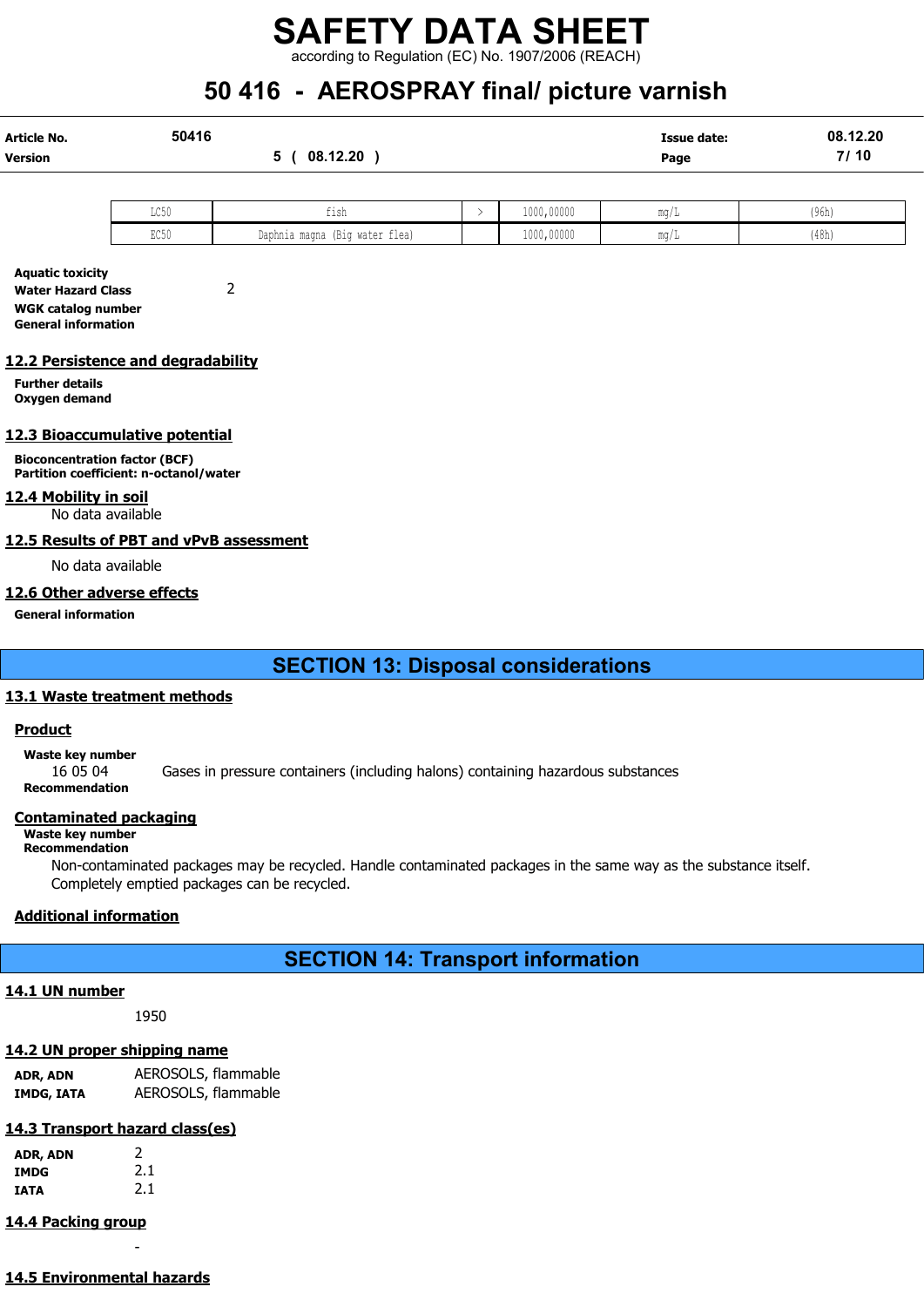# SAFETY DATA SHEET according to Regulation (EC) No. 1907/2006 (REACH)

# 50 416 - AEROSPRAY final/ picture varnish

| Article No.                         | 50416                                             |                                        | <b>Issue date:</b> | 08.12.20 |
|-------------------------------------|---------------------------------------------------|----------------------------------------|--------------------|----------|
| Version                             | 5(08.12.20)                                       |                                        | Page               | 8/10     |
| <b>Marine Pollutant - IMDG</b>      |                                                   | Yes                                    |                    |          |
| <b>Marine Pollutant - ADN</b>       |                                                   |                                        |                    |          |
| 14.6 Special precautions for user   |                                                   |                                        |                    |          |
| <b>Land transport (ADR/RID)</b>     |                                                   |                                        |                    |          |
| Code: ADR/RID                       |                                                   | 5F                                     |                    |          |
| <b>Kemmler-number</b>               |                                                   |                                        |                    |          |
| <b>Hazard label ADR</b>             |                                                   | 2.1                                    |                    |          |
| <b>Limited quantities</b>           |                                                   | 1L                                     |                    |          |
|                                     | <b>Contaminated packaging: Instructions</b>       | P207 - LP200                           |                    |          |
|                                     | <b>Contaminated packaging: Special provisions</b> | PP87 - RR6 - L2                        |                    |          |
|                                     | Special provisions for packing together           | MP9                                    |                    |          |
| <b>Portable tanks: Instructions</b> |                                                   |                                        |                    |          |
|                                     | <b>Portable tanks: Special provisions</b>         |                                        |                    |          |
| <b>Tank coding</b>                  |                                                   |                                        |                    |          |
| <b>Tunnel restriction</b>           |                                                   | D                                      |                    |          |
| <b>Remarks</b>                      |                                                   |                                        |                    |          |
| EQ                                  |                                                   | E <sub>0</sub>                         |                    |          |
| <b>Special provisions</b>           |                                                   | 190 - 327 - 344 - 625                  |                    |          |
| Sea transport (IMDG)                |                                                   |                                        |                    |          |
| <b>EmS</b>                          |                                                   | $F-D, S-U$                             |                    |          |
| <b>Special provisions</b>           |                                                   | 63 - 190 - 277 - 327 - 344 - 381 - 959 |                    |          |
| <b>Limited quantities</b>           |                                                   | 1L                                     |                    |          |
|                                     | <b>Contaminated packaging: Instructions</b>       | P207 - LP200                           |                    |          |
|                                     | <b>Contaminated packaging: Special provisions</b> | PP87 - L2                              |                    |          |
| <b>IBC: Instructions</b>            |                                                   |                                        |                    |          |
| <b>IBC: Provisions</b>              |                                                   |                                        |                    |          |
| <b>Tank instructions IMO</b>        |                                                   |                                        |                    |          |
| <b>Tank instructions UN</b>         |                                                   |                                        |                    |          |
|                                     | <b>Tank instructions Special provisions</b>       |                                        |                    |          |
| <b>Stowage and segregation</b>      |                                                   | category A                             |                    |          |
|                                     |                                                   | SW1 - SG69                             |                    |          |
| <b>Properties and observations</b>  |                                                   |                                        |                    |          |
| Remarks                             |                                                   |                                        |                    |          |
| EQ                                  |                                                   | E <sub>0</sub>                         |                    |          |
| Air transport (IATA-DGR)            |                                                   |                                        |                    |          |
| Hazard                              |                                                   |                                        |                    |          |
| <b>Passenger</b>                    |                                                   | 203 (75 kg)                            |                    |          |
| Passenger LQ                        |                                                   | Y203 (30 kg G)                         |                    |          |
| Cargo                               |                                                   | 203 (150 kg)                           |                    |          |
| <b>ERG</b>                          |                                                   | 10L                                    |                    |          |
| <b>Remarks</b>                      |                                                   |                                        |                    |          |
| EQ                                  |                                                   | E <sub>0</sub>                         |                    |          |
| <b>Special Provisioning</b>         |                                                   | A145 - A167 - A802                     |                    |          |
|                                     |                                                   |                                        |                    |          |

### 14.7 Transport in bulk according to Annex II of MARPOL 73/78 and the IBC Code

No data available

# SECTION 15: Regulatory information

### 15.1 Safety, health and environmental regulations/legislation specific for the substance or mixture

### National regulations

### **Europe**

Contents of VOC [%] Contents of VOC [g/L]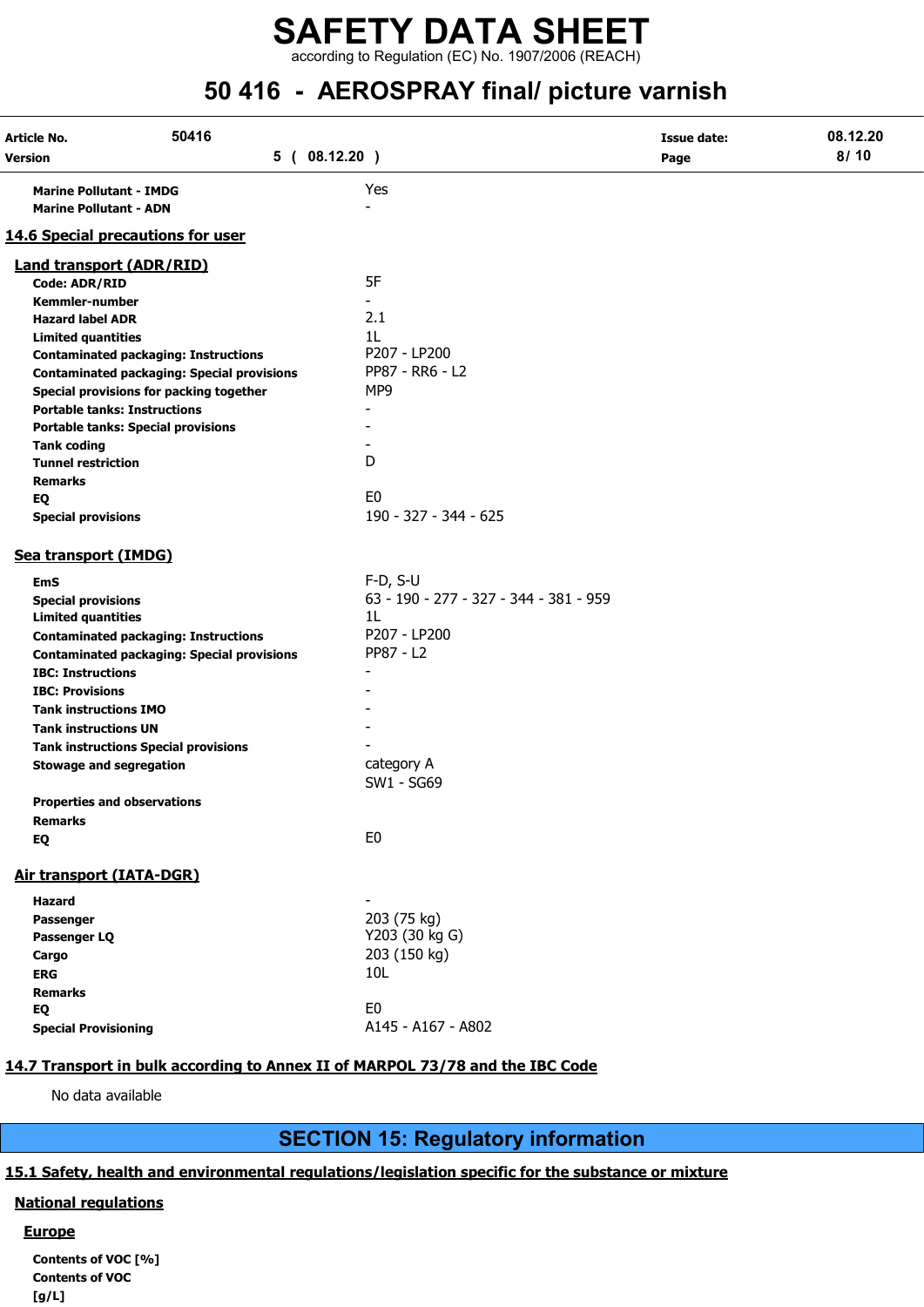according to Regulation (EC) No. 1907/2006 (REACH)

# 50 416 - AEROSPRAY final/ picture varnish

| Article No. | 50416              | <b>Issue date:</b> | 08.12.20 |
|-------------|--------------------|--------------------|----------|
| Version     | $-08.12.20$<br>5 ( | Page               | 9/10     |

Further regulations, limitations and legal requirements

### **Germany**

Storage class Water Hazard Class 2 WGK catalog number

Incident regulation Information on working limitations Further regulations, limitations and legal requirements

### Denmark

Further regulations, limitations and legal requirements

### Hungary

Further regulations, limitations and legal requirements

### Great Britain

Further regulations, limitations and legal requirements

### Switzerland

Contents of VOC [%]  $\sim$  84 % Further regulations, limitations and legal requirements

### USA

Further regulations, limitations and legal requirements Federal Regulations State Regulations

### **Canada**

Further regulations, limitations and legal requirements

### 15.2 Chemical Safety Assessment

# SECTION 16: Other information

### Further information

| Hazard statements (CLP) | H220 Extremely flammable gas.                            |
|-------------------------|----------------------------------------------------------|
|                         | H222 Extremely flammable aerosol.                        |
|                         | H225 Highly flammable liquid and vapour.                 |
|                         | H226 Flammable liquid and vapour.                        |
|                         | H229 Pressurised container: May burst if heated.         |
|                         | H280 Contains gas under pressure; may explode if heated. |
|                         | H304 May be fatal if swallowed and enters airways.       |
|                         | H319 Causes serious eye irritation.                      |
|                         | H335 May cause respiratory irritation.                   |
|                         | H <sub>226</sub> May cause drowsiness or dizziness       |

- H336 May cause drowsiness or dizziness.
- H411 Toxic to aquatic life with long lasting effects.

### Further information

This information is abased on our current state of knowledge and describes the security standards applicable to our product for the purpose provided. The information provided here does not constitute a legally binding warranty of specific characteristics or of suitability for a specific application use of the product is thus to be adapted to the user's special conditions and checked by preliminary tests. We are thus unable to guarantee product characteristics or accept an liability for damage arising in connection with the use of our products.